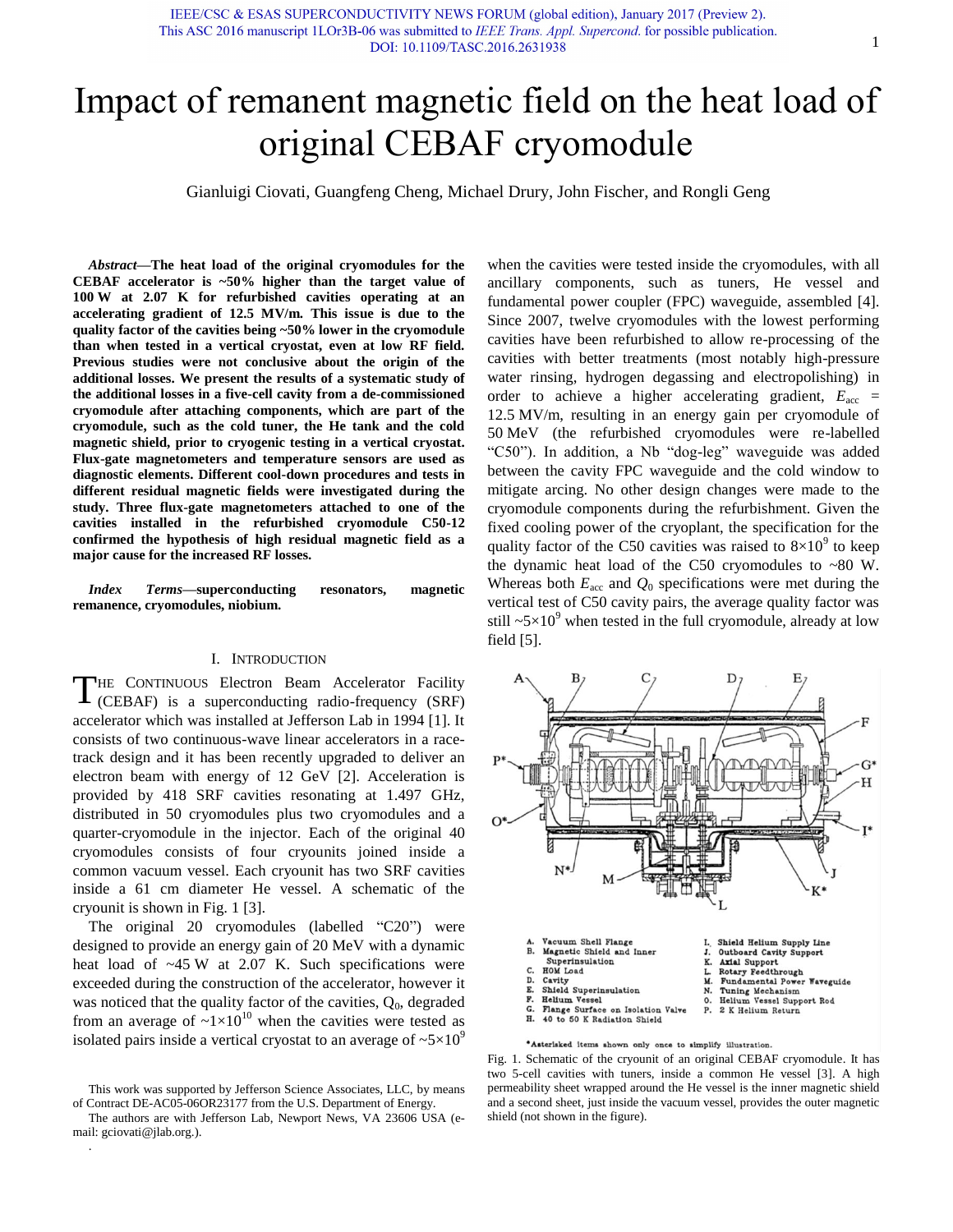1LOr3B-06 DOI: 10.1109/TASC.2016.2631938 2

Between 2010 and 2014, ten new cryomodules (labelled "C100") were built to provide an average energy gain of 100 MeV. The design of both cavities and cryomodules was significantly different than the original one and the performance specifications ( $Q_0 = 8 \times 10^9$  at  $E_{\text{acc}} = 19.7 \text{ MV/m}$ ) were met both in the vertical tests and in the full cryomodules [6].

Initial investigations of the  $Q_0$ -degradation in the original cryomodules showed that, in some case, the degradation was related to "Q-disease" [7] and heating of the cold FPC window [4]. However, "Q-disease" could not be a prevalent cause for the  $Q_0$ -degradation because C50 cavities have been hydrogen degassed. Further investigations focused on the possibility of high residual magnetic field, a well-known cause of increased surface resistance in Nb cavities [7]. High remanent magnetic field was found in the tuner ball screw and a mu-metal box was installed around it starting with the assembly of C50-6 onward [8]. Additional tuner components (strut springs, tuner rod and bearings) with high remanent fields were later discovered and replaced with non-magnetic ones in C50-11 [9]. In spite of these efforts the average low-field  $Q_0$  of the cavities in the cryomodules remained  $\sim 5 \times 10^9$ .

In the following sections we describe the results from systematic measurements of  $Q_0$  of a C20 cavity in a vertical cryostat, after assembling different cryomodule components, and of the residual magnetic field at the equator of a C50 cavity throughout the assembly of the latest C50 cryomodule (C50-12).

# II. RESULTS FROM VERTICAL TESTS

The C20 cavity IA366 was disassembled from the cryomodule FEL02, which was going to be refurbished into cryomodule C50-12. The low-field  $Q_0$  of the cavity in the cryomodule was  $5 \times 10^9$  at 2.07 K and 5 MV/m. After disassembly, the cavity was just degreased and high-pressure rinsed then assembled with input and pick-up beam-line antennae, evacuated, isolated and attached to a vertical test stand. All other ports were blanked with Nb plates. Three single-axis flux-gate magnetometers (Mag-F, Bartington Instruments, Ltd.) were attached with Kapton tape to the top, middle and bottom cells to measure the residual field, *B*res, close to the cavity. The sensors at the top and bottom cells are located along the side-wall, at  $\sim45^{\circ}$  from the vertical cavity axis, whereas the middle sensor is tangential to the equator. Three calibrated Cernox resistor-temperature devices were also attached within  $\sim$ 2 cm from the location of the magnetometers to measure the local temperature of the cavity. The test stand with the cavity was inserted in dewar 3 of Jefferson Lab's Vertical Test Area (VTA) and cooled from the bottom with liquid He to 4.3 K. Pumping on the He bath allowed lowering the temperature to 1.6 K.  $Q_0(T)$  at a peak surface magnetic field,  $B_p$ , of 8 mT  $(B_p/E_{\text{acc}}$  = 4.56 mT/(MV/m) for the C20/C50 cavity shape) was measured between 4.3 K and 1.6 K and at different RF field levels, up to  $\sim$ 20 mT in the temperature range 1.6–2.0 K.  $Q_0(E_{\text{acc}})$  was measured at 2.07 K for all the passband modes of the  $TM<sub>010</sub>$ family. A similar protocol was followed in all subsequent RF

tests. A summary of all the RF test results along with cooldown rates and residual magnetic field at 10 K is given in Table I, whereas a summary of all the  $Q_0(E_{\text{acc}})$  data at 2.0 K is shown in Fig. 2. The temperature gradient d*T*/d*z* between the top and bottom cells when the temperature of the bottom cell reached the critical temperature of niobium ( $T_c = 9.25 \text{ K}$ ) is also listed in Table I for all tests. In all cases, the cavity was limited by a quench at ~15 MV/m, without field emission.

After this baseline test (test 1), the same tuner, which was assembled onto the cavity inside the cryomodule, was attached to the cavity and the top and bottom magnetometers were attached on the cells' side wall at 70° and 60° from the vertical axis, respectively. Fig. 3(a) shows a picture of the cavity with the tuner assembled. The cavity was then cooled to 4.3 K in dewar 3 and another RF test (test 2) was performed. The lowfield  $Q_0$  was  $\sim$ 15% lower than in the baseline test. Afterwards, the cavity was warmed to 30 K and cooled back down to 4.3 K with a faster cooling rate d*T*/d*t* as the local temperature crossed  $T_c$ . Another RF test was performed (test 3) but there was no significant change in *Q*0. The next two tests were done after changing the residual magnetic field in the dewar to 50– 100 mG over the cavity length, test 4 was done with a slow cool-down through  $T_c$  whereas test 5 was done after warmingup to 20 K and subsequent fast cool-down through  $T_c$ . In both cases, the  $Q_0$  was  $\sim$  50% lower than in the baseline test and the value at 2.07 K was measured to be  $6 \times 10^9$  at 5 MV/m, comparable to what is measured on cavities inside cryomodules. The following RF test (no. 6) was done after warming the cavity to  $\sim$ 90 K and maintaining it in the range 90-110 K for  $\sim$ 26 h. The residual magnetic field in the dewar was re-adjusted to 10 mG and the cavity was cooled back down to 4.3 K. The  $Q_0(2.0 \text{ K}, 2 \text{ MV/m})$  was  $8\times10^8$  because of the "Q-disease" due to high interstitial hydrogen in the Nb.



Fig. 2. Summary of  $Q_0(E_{\text{acc}})$  curves for cavity IA366 measured at 2.0 K in a vertical cryostat.

 After this series of tests, the cavity with tuner, under static vacuum, was moved to a different test stand and the highpermeability sheet, 0.36 mm thick (Co-NETIC AA Perfection Annealed foil, Magnetic Shield Corp.) used to provide the inner magnetic shielding in the cryounit was wrapped around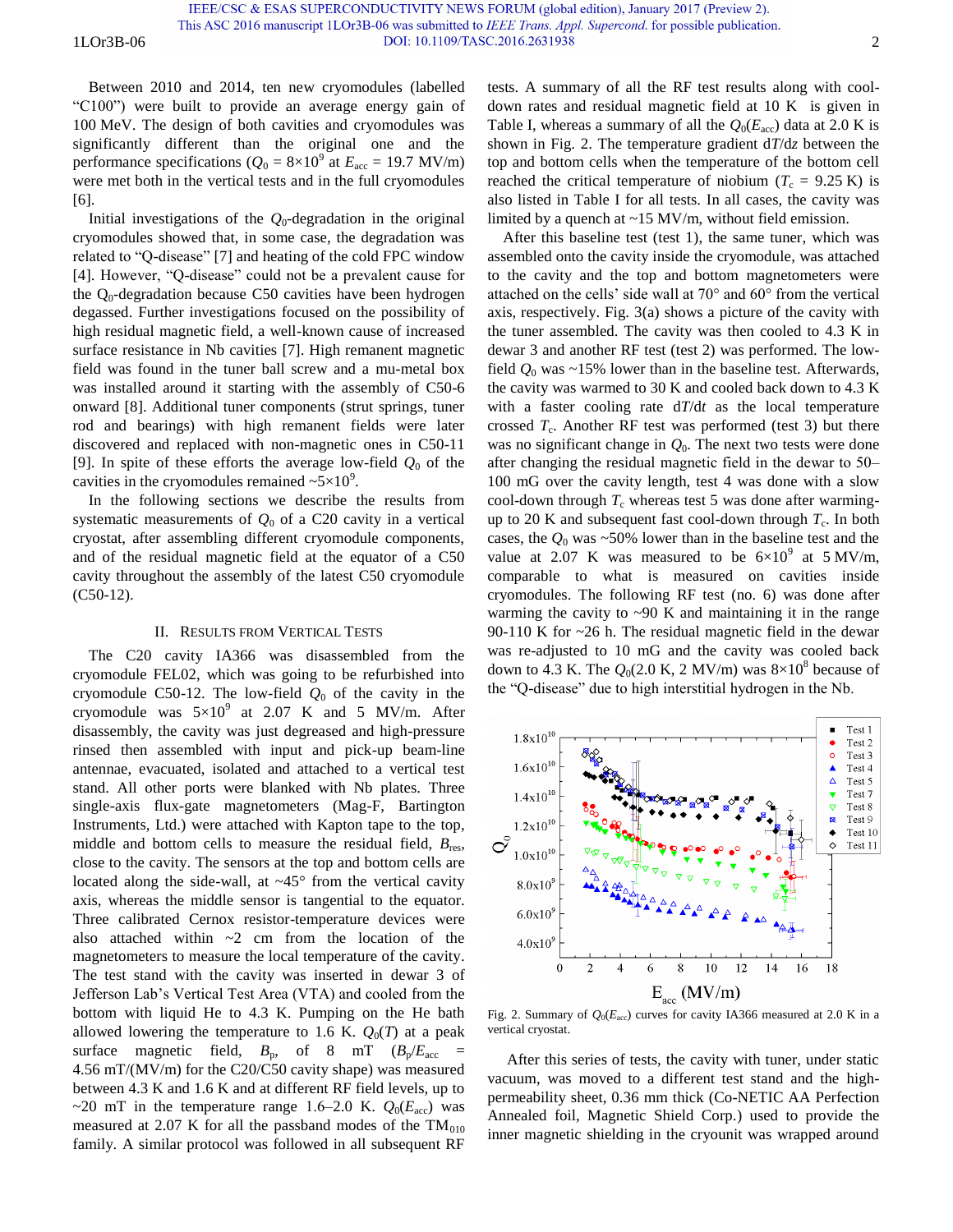IEEE/CSC & ESAS SUPERCONDUCTIVITY NEWS FORUM (global edition), January 2017 (Preview 2). This ASC 2016 manuscript 1LOr3B-06 was submitted to IEEE Trans. Appl. Supercond. for possible publication. 1LOr3B-06 3

the cavity. The magnetometers at top and bottom were attached to the aluminum tuner frames clamped to the end cells and oriented to measure the vertical field component. The magnetometer at the equator of the middle-cell was also oriented to measure the vertical field component. The test stand was inserted into dewar 8 and the residual magnetic field was re-adjusted to an average of 50 mG over the cavity length. The cavity was cooled to 4.3 K and the RF measurements (test 7) showed a similar  $Q_0$ -value to what was measured for the cavity with the tuner only, in low residual field. The cavity was then warmed up to 300 K, the magnetic shield was removed and the cavity was cooled back down to 4.3 K in the same residual field (~50 mG) as in the previous test. The *Q0* at 5 MV/m measured in test 8 was ~18% lower than the previous test, confirming the shielding efficacy of the high- $\mu$  sheet.

In preparation for the next RF test, the tuner was removed and all the components were degaussed with a surface demagnetizer, reducing the remanent field on contact from several Gauss to ~0.1 G. The tuner strut springs were replaced with new ones made of stainless steel 316L. The tuner was reassembled onto the cavity which was then inserted in dewar 7. The results from RF test 9 showed that the  $Q_0$  had recovered to the value achieved during the baseline test, without tuner.

The next component, which is close to the cavity inside the cryomodule, is the He tank. A survey of the remanent field of the cylindrical stainless steel He vessels removed from FEL02 showed fields up to ~700 mG on contact at the location of the instrumentation port on the vessel and ~100 mG on contact at places where welds had been ground. Such fields result in regions with ~10 mG above background at the cavities' equator location. One of the He vessel's cylinders was tackwelded to a He vessel head, suspended around the cavity with tuner. Fig. 3(b) shows a picture of the test stand with cavity, tuner and He vessel. The test stand was inserted into dewar 5 and cooled to 4.3 K. The results from RF test 10 showed no significant change of  $Q_0$  from the previous test. The cavity was warmed up to 16 K and slowly cooled through  $T_c$ , in preparation for RF test 11. The test results showed a marginal increase of  $Q_0$ , due to a reduction of the ambient field in the dewar.

TABLE I SUMMARY OF VERTICAL TEST RESULTS

| Test<br>No.    | $dT/dt$ at 9 K<br>(K/min) | dT/dz<br>(K/cm) | $B_{\text{res}}$ at<br>10 K<br>(mG) | $Q_0(2.0 \text{ K}, 5 \text{ MV/m})$ |
|----------------|---------------------------|-----------------|-------------------------------------|--------------------------------------|
| 1              | $1.7 + 0.2$               | 2.6             | $2.8 + 0.2$                         | $(1.3 \pm 0.2) \times 10^{10}$       |
| $\overline{c}$ | $1.9 + 0.4$               | 3.7             | $11 - 43$                           | $(1.1 \pm 0.2) \times 10^{10}$       |
| 3              | $7.4 - 14$                | 0.1             | $22 - 35$                           | $(1.1 \pm 0.2) \times 10^{10}$       |
| 4              | $0.05 \pm 0.01$           | 0.03            | $27 - 137$                          | $(6.6 \pm 0.7) \times 10^9$          |
| 5              | $3.5 + 0.1$               | 2.4             | $6 - 120$                           | $(7.3 \pm 0.9) \times 10^9$          |
| 6              | $1.6 + 0.7$               | 1.3             | $20 - 45$                           | $(8 \pm 5) \times 10^8$              |
| 7              | $1.8 \pm 0.7$             | 3.8             | $5 - 80$                            | $(1.1 \pm 0.1)\times10^{10}$         |
| 8              | $3.5 - 22$                | 3.8             | $46 \pm 9$                          | $(9.2 \pm 1.2) \times 10^{9}$        |
| 9              | $2.8 - 16$                | 3.2             | $4 - 23$                            | $(1.4 \pm 0.2) \times 10^{10}$       |
| 10             | $0.9 \pm 0.6$             | 3.9             | $8 \pm 2$                           | $(1.3 \pm 0.2) \times 10^{10}$       |
| 11             | $0.1 - 0.4$               | 0.06            | $4 \pm 3$                           | $(1.4 \pm 0.2) \times 10^{10}$       |

The values of cooling rates and residual field are given as average with standard deviation if they are uniform along the cavity, as a range of values otherwise. Only the vertical (major) component of  $B_{\text{res}}$  is listed in the table.

 $(a)$  $\overline{b}$ 

Fig. 3. Pictures of the cavity IA366 with tuner (a) and with tuner and He vessel (b) hanging from a vertical test stand.

## III. RESULTS FROM CRYOMODULE ASSEMBLY AND TEST

The tuner components and He vessels for all cavities to be installed into C50-12 were degaussed with a surface demagnetizer, reducing the remanent field on contact to ~50 mG. In order to monitor the residual magnetic field at a cavity location throughout the assembly and testing of the cryomodule, three single-axis flux-gate magnetometers of the same type used for the vertical test study were attached close or onto the equator of the end-cells and middle cell of cavity IA367, as shown schematically in Fig. 4. The sensors on the end-cells, at both FPC and high-order-mode (HOM) sides, measure the axial magnetic field component, whereas the sensor on the middle cell measure the azimuthal component. No sensor was placed in the transverse direction as that was considered to be the field orientation to be best attenuated by the cylindrical magnetic shield. Temperature diodes were also attached to the bottom of the tuner brackets on the equators of the end cells and at the top of the equator of the middle cell.



Fig. 4. Schematic of the top view of the cryunit with cavities IA367 and IA290, showing the location of the three single-axis flux-gate magnetometers.

Fig. 5 shows a summary of the residual fields measured on cavity IA367 through cryomodule assembly, in the Test Cave and after testing. The background field in the assembly area and the high-bay location where the cryomodule was moved to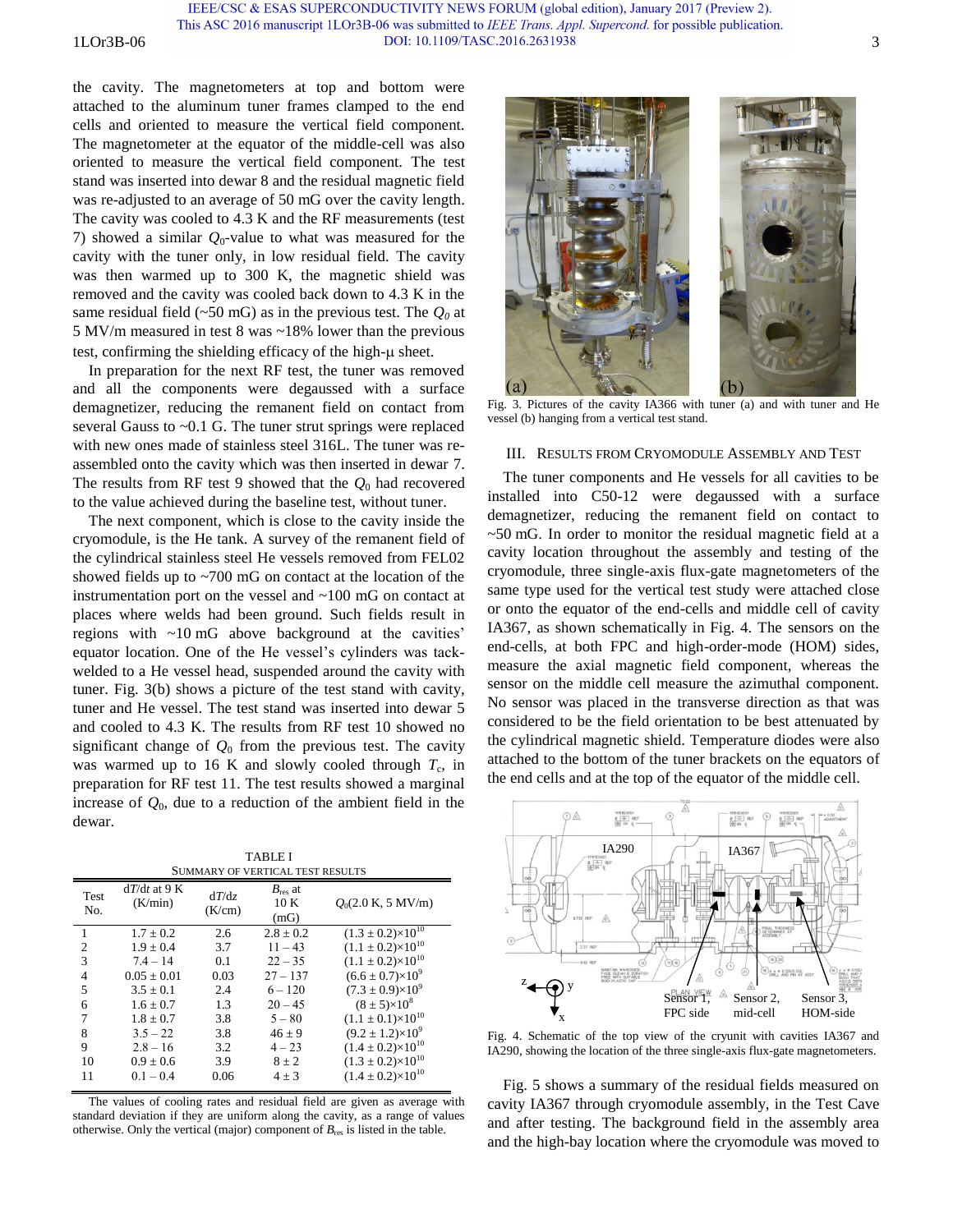after testing was ~0.5 G, whereas it is a factor of ten lower in the Cryomodule Test Facility (CMTF) and  $\sim 0.7$  G in the CEBAF tunnel. Further details about the residual field measurements are given in [10].



Fig. 5. Residual magnetic field measured at room temperature at the equators of cavity IA367 during assembly, prior to and after testing in cryomodule C50-12. The dashed lines represent the specifications being  $\pm 10$  mG.

A check of the residual field on one cavity pair, before assembly into the He vessel revealed that the assembly rails had high remanent field decaying to  $\sim 100$  mG at the equator locations and that some of the tuner strut-springs added an additional ~20-40 mG to the residual field at the equator locations. It was also found that:

- the gate valves at both ends of the cavity pair were not degaussed and had a remanent field on contact of 1.5- 2.5 G.
- welding of the He supply and return piping between cryounit created regions with remanent field on contact of 1-1.5 G
- both gate valves and He piping are in the bridging area between cryounits and the addition of the magnetic shield in this area focuses the residual field towards the inner volume of the cryomodule. Therefore it was decided to remove shielding from this area. Fig. 6 shows a picture of the assembled cryounit and of the bridging area.

Both ends of the He vessels were covered with 20 layers of a high-permeability alloy foil (2605SA1, Metglass, Inc.) to help reducing the axial field leaking into the He vessel.

Fig. 7 shows a summary of the low-field  $Q_0$ -values measured in seven of the eight cavities in C50-12 when tested as cavity pairs in the VTA and inside the cryomodule in the CMTF and in the CEBAF tunnel. One of the cavities was not tested due to issues with waveguide vacuum. The results from the test in the CMTF showed that only two of the cavities (IA027 and IA029) had a *Q*0-value within experimental

uncertainty from what was measured in the vertical test. The *Q*0-value of IA367 in the cryomodule test in the CMTF was about a factor of two lower than in the vertical test and it is consistent with the magnitude of the residual field measured at the equator. The amplitude of the axial field was reduced by  $\sim$ 20% from 300 K to 4.3 K. However,  $Q_0$  was higher when the cryomodule was tested in the CEBAF tunnel, as shown in Fig. 7, consistent with the lower residual magnetic field measured at cavity IA367.



Fig. 6. Picture of the fully assembled cryounit with cavity IA367. The bridging area to the next cryounit is visible on the right side.



Fig. 7.  $Q_0$ -values measured in the vertical cryostat and in the cryomodule at 2.07 K and 5 MV/m for cavities installed in C50-12. The solid symbols refer to measurements in the CMTF, whereas empty symbols refer to measurements in the tunnel. The red square is the estimated  $Q_0$ -value for cavity IA367 based on the average  $B_{\text{res}}$  at the cavity in the CMTF. The measurement of the  $Q_0$  of cavity IA363 in the tunnel is not yet completed. The dashed line is a guide to the eye representing equal *Q*0-values in the VTA and CMTF.

### IV. DATA ANALYSIS AND DISCUSSION

From the measurements of the low-field  $Q_0$  of the TM<sub>010</sub> passband, it is possible to obtain information about the surface resistance of individual cavity cells. Because of the symmetry of the field distribution with respect to the cavity center in the  $TM<sub>010</sub>$  passband, differences in  $R<sub>s</sub>$  between cells 1 and 5 and between cells 2 and 4 cannot be distinguished. The surface resistance of cells 1 and 5,  $R_{s1,5}$ , that of cells 2 and 4,  $R_{s2,4}$ , and that of cell 3,  $R_{s3}$ , can be calculated by solving the following system of three equations in three unknowns: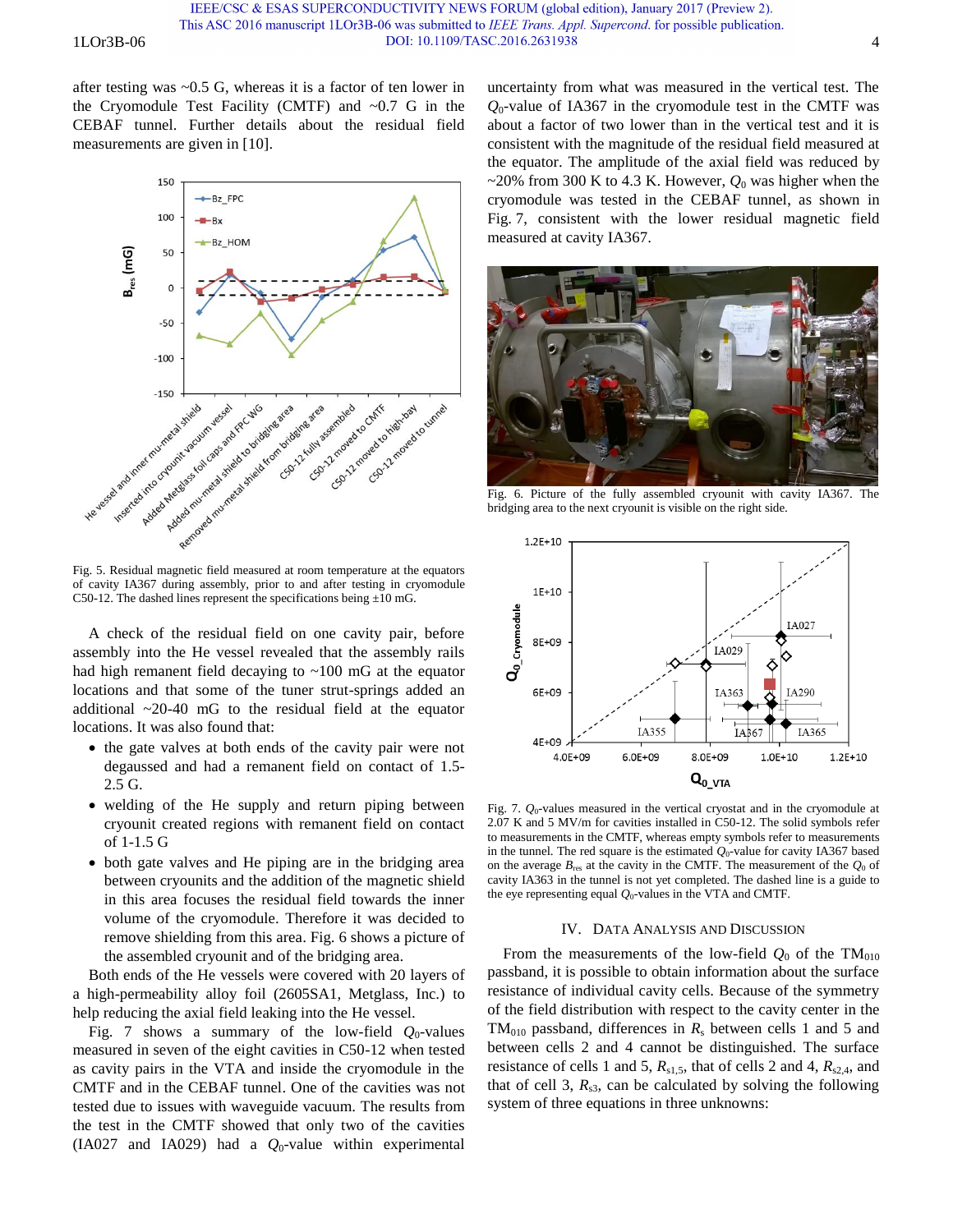IEEE/CSC & ESAS SUPERCONDUCTIVITY NEWS FORUM (global edition), January 2017 (Preview 2).

This ASC 2016 manuscript 1LOr3B-06 was submitted to IEEE Trans. Appl. Supercond. for possible publication. 1LOr3B-06 55 DOI: 10.1109/TASC.2016.2631938 5

Or3B-06

\nDOI: 
$$
10.11097
$$

\n
$$
2R_{s1,5} \int_{A} \left( H_{i,1,5} / H_{p,i} \right)^{2} da + 2R_{s2,4} \int_{A} \left( H_{i,2,4} / H_{p,i} \right)^{2} da
$$

\n
$$
+ R_{s3} \int_{A} \left( H_{i,3} / H_{p,i} \right)^{2} da = \frac{4\pi f_{i}}{Q_{0,i} \alpha_{i}} \quad i = 0,1,2
$$

\n(1)

where  $i$  is the mode index, for any three of the five passband modes,  $f_i$  is the resonant frequency of mode *i*,  $\alpha_i = H_{p,i}^2/U_i$  is a coefficient calculated for each mode with SUPERFISH, a finite difference electromagnetic code  $[11]$  ( $U_i$  is the stored energy for mode *i*) and the integrals are over the area of a cell, *A*, and they are also calculated from SUPERFISH for each mode. The results showed that the middle cell has the lowest  $R_s$  (~14 n $\Omega$ , compared to ~25 n $\Omega$  for the other cells) and that after tuner assembly (Test 2) the end cells had the largest increase in R<sub>s</sub> (~7–9 n $\Omega$ ), consistent with the remanent field of the strut spring located close to those cells.

The average cavity surface resistance,  $R_s$ , of the TM<sub>010</sub>- $\pi$ mode can be obtained from the measured  $Q_0$ -values as  $R_s = G/Q_0$ , where  $G = 274 \Omega$  is a geometry factor calculated with SUPERFISH. The temperature dependence of  $R_s$  is described as:

$$
R_{\rm s}(T) = R_{\rm BCS}(T, \Delta/k_{\rm B}T_{\rm c}, \ell) + R_{\rm res}
$$
 (2)

where  $R_{BCS}$  is the Bardeen-Cooper-Schrieffer surface resistance calculated with a numerical code [12],  $R_{res}$  is the residual resistance,  $\Delta$  is the energy gap at 0 K,  $k_B$  is Boltzmann's constant and  $\ell$  is the mean free path.  $R_s(T)$  data were measured at different fields, in the 8-20 mT range and fit of the data with Eq. (2) showed that *R*res increases linearly with increasing  $B<sub>p</sub>$  within this range, as shown for example in Fig. 8 for Test 1. This dependence had been previously found in cavities with a high concentration of interstitial hydrogen [13].



Fig. 8. R<sub>res</sub> as a function of the peak surface rf magnetic field obtained from Test 1. The solid line is a linear fit to the data.

 $R_{res}(B_n)$  was then described as:

$$
R_{\rm res}(B_{\rm p}) = dR_{\rm res}/dB_{\rm p} B_{\rm p} + R_{\rm res0}.
$$
 (3)

The values of the zero-field intercept  $R_{\text{res0}}$  and of the slope  $dR_{res}/dB_p$  plotted as a function of the average  $B_{res}$  over the cavity length, for the different tests, are shown in Fig. 9.  $R_{res0}$ increases approximately linearly with *B*res at a rate of  $0.2$  n $\Omega/m$ G, consistent with results from earlier studies on the impact of residual magnetic field on the residual resistance [14–17].  $dR_{res}/dB_p$  also seems to increase linearly with  $B_{res}$  at a rate of 2.9 ( $n\Omega/T$ )/mG.



Fig. 9.  $R_{res0}$  and  $dR_{res}/dB_p$  as a function of the average residual field. Lines are linear fit to the data.

Recent studies of flux expulsion in bulk Nb cavities showed that higher  $Q_0$ , related to increased flux expulsion, could be achieved in the presence of temperature gradients of  $\sim$ 0.1 K/cm at  $T_c$  [18–22]. However, it was also found that the flux expulsion efficiency strongly depends on the grain size and treatment [17, 21, 22]. The results on cavity IA366 showed no significant change of *Q*0 with different cooling rates or temperature gradients, as shown in Table I. The ratio of  $B_{\text{res}}$  below and above  $T_c$  measured at the top and bottom equators was in the range  $0.8 - 1.1$ , regardless of the temperature gradient at  $T_c$ . The poor flux expulsion of IA366 could be due to the presence of sub-micron size hydrides because of the high concentration of interstitial hydrogen. Cavity IA367, which had been degassed at 600 °C for 10 h, also had negligible flux expulsion during the cooldown in the CMTF, as shown in Fig. 10. The whole cavity was at a uniform temperature (longitudinal and transverse gradients less than 0.02 K/cm) while cooling below  $T_c$  at a rate of ~3 K/min. Cavities IA080 and IA355 had been annealed at  $\sim$ 1400 °C in the past, which resulted in Nb grains of  $\sim$ 1 mm size, the  $Q_0$ -value of IA355 was not significantly different than that of IA367 when tested in the CMTF, as shown in Fig. 7.

Remarkably, it was found that the residual field measured at a cavity equators changes significantly depending on the cryomodule location, with the lowest fields being measured when the cyromodule was installed in the CEBAF tunnel. This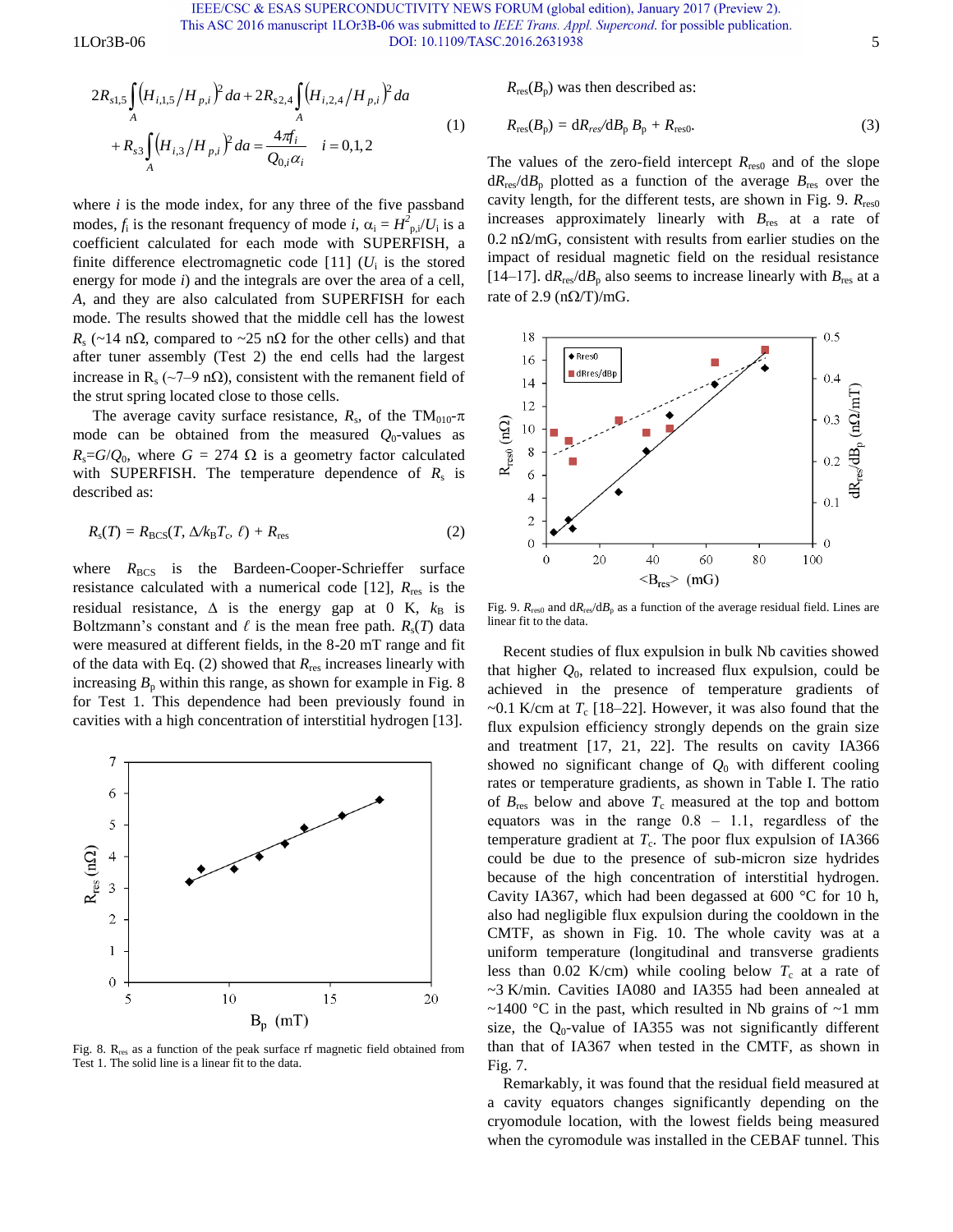might be explained as being due to the residual ambient field leaking inside the cryomodule and either adding or subtracting to the remanent field of magnetized components, depending on the orientation of the cryomodule with respect to the ambient field.



Fig. 10. Temperature and residual field at cavity IA367 during cooldown of C50-12 below 9.25 K in the CMTF. TD4 is located at the bottom of the equator of the end cell on the FPC side, TD5 is located on top of the equator of the center cell and TD6 is located at the bottom of the equator of the other end-cell.

# V. CONCLUSION

A systematic study of the impact of magnetized components on the quality factor of 5-cell cavities used in the CEBAF accelerator showed a degradation of  $Q_0$  by ~15% when tested in a vertical cryostat. An effort was made to degauss the components closest to the cavity during the refurbishment of the cryomodule C50-12.

The results from the cryomodule test in the CMTF showed that the  $Q_0$  was still low, about  $5 \times 10^9$  at 2.07 K, 5 MV/m, in five cavities. The residual field of ~50 mG measured at a cavity location inside the cryomodule can explain ~75% of the *Q*0-degradation. Considering that the amplitude of the residual magnetic field was not measured in the transverse direction, even better agreement between the magnitude of  $B_{res}$  and the *Q*0-degradation can be expected. Another source of additional RF losses in the cavity inside the cryomodule can be the metallization used for brazing of the cold FPC window. When testing a cavity in the cryomodule, ~500 W of forward power are needed to reach a gradient of 5 MV/m, compared to  $\sim$ 2 W during the vertical test, because of the different coupling. The contribution of window losses to the RF heat load is being investigated both experimentally and through computer-aided RF calculations.

The results from the cryomodule test in the CEBAF tunnel showed significantly higher  $Q_0$ -values than in the CMTF, with several cavities having among the highest  $Q_0$  measured in an original CEBAF cryomodule. A lower residual field was also measured at the equator of cavity IA367 than in the CMTF. The explanation for this could be the interaction of the ambient field leaking into the cryomodule with the remanent field of cryomodule components.

During the cryomodule assembly, it was found that the inner magnetic shield is too far from the cavity and can actually focus any remanent field inside the cryomodule. In addition, it was also found that controlling the magnetization of components with high permeability throughout the cryomodule assembly process can be a challenging task.

A possible convenient way to mitigate the issue is to attempt degaussing of an entire, fully assembled cryomodule, as it was recently shown at FNAL with the prototype cryomodule for the LCLS-II project [23]. Such degaussing has been proposed for the accelerator maintenance shutdown in 2017. In preparation for the refurbishment of the next C50 cryomodule, it is proposed to revisit the design of the magnetic shield and to improve the quality control of components with respect to remanent fields.

#### ACKNOWLEDGMENT

The authors would like to thank the Cavity Production and Cryomodule Production groups at Jefferson Lab for helping with the cavity preparation and assembly.

### **REFERENCES**

- [1] H. Grunder, "CEBAF commissioning and future plans," presented at the PAC 1995 Conf., Gif sur Yvette, France, Oct. 17–20, 1995, Paper MAD01.
- [2] A. Freyberger, "Commissioning and operation of 12 GeV CEBAF," presented at the IPAC 2015 Conf., Richmond, VA, USA, May 3–8, 2015, Paper MOXGB2.
- [3] C. Leeman, "CEBAF design overview and project status," presented at the SRF 1987 Conf., Argonne, IL, USA, Sep. 14–18, 1987, Paper SRF87a09.
- [4] W. J. Schneider, M. Drury, and J. Preble, "Anomalous  $Q_0$  results in the CEBAF south linac," presented at the SRF 1993 Conf., Newport News, VA, USA, Oct. 4–8, 1993, Paper SRF93I13.
- [5] M.A. Drury, G.K. Davis, J.F. Fischer, C. Grenoble, J. Hogan, L.K. King, K. Macha, J.D. Mammosser, C.E. Reece, A.V. Reilly, J. Saunders, H. Wang, E. Daly, J.P. Preble, "Summary report for the C50 cryomodule project," presented at the PAC 2011 Conf., New York, NY, USA, March 28–April 1, 2011, Paper TUP108.
- [6] M. Drury, G. K. Davis, J. Hogan, C. Hovater, L. King, F. Marhauser, H. Park, J. Preble, C. E. Reece, R. Rimmer, H. Wang, and M. Wiseman, "CEBAF upgrade: cryomodule performance and lessons learned," presented at the SRF 2013 Conf., Paris, France, Sep. 23-27, 2013, Paper THIOB01.
- [7] H. Padamsee, T. Hays, and J. Knobloch, *RF Superconductivity for Accelerators*, 1st ed. New York, USA: J. Wiley & Sons, 1998, pp. 171‒ 177.
- [8] M.A. Drury, E. Daly, G.K. Davis, J.F. Fischer, C. Grenoble, J. Hogan, F. Humphry, L.K. King, J.P. Preble, and K. Worland, "Overview of the first five refurbished CEBAF cryomodules," presented at the LINAC 2008 Conf., Victoria, BC, Canada, Sep. 29‒Oct. 1, 2008, Paper THP122.
- [9] R.L. Geng, J. Fischer, F.S. He, Y.M. Li, C.E. Reece, and T. Reilly, "Pursuing the origin and remediation of low Q0 observed in the original CEBAF cryomodules," presented at the IPAC 2014 Conf., Dresden, Germany, June 15-20, 2014, Paper THOBB01.
- [10] G. Ciovati and G. Cheng, "Measurements of residual magnetic field on cavity IA367 in cryomodule C50-12," Jefferson Lab Technical Note 16- 027, August 2016.
- [11] K. Halbach and R. F. Holsinger, "SUPERFISH A computer program for evaluation of RF cavities with cylindrical symmetry," *Part. Accel.*, vol. 7, no. 4, pp. 213–222, 1976.
- [12] J. Halbritter, "FORTRAN-program for the computation of the surface impedance of superconductors", Karlsruhe Nuclear Research Center Technical Note 3/70-6, June 1970.
- [13] J. Halbritter, P. Kneisel, and K. Saito, "Additional losses in high purity niobium cavities related to slow cooldown and hydrogen segregation,"